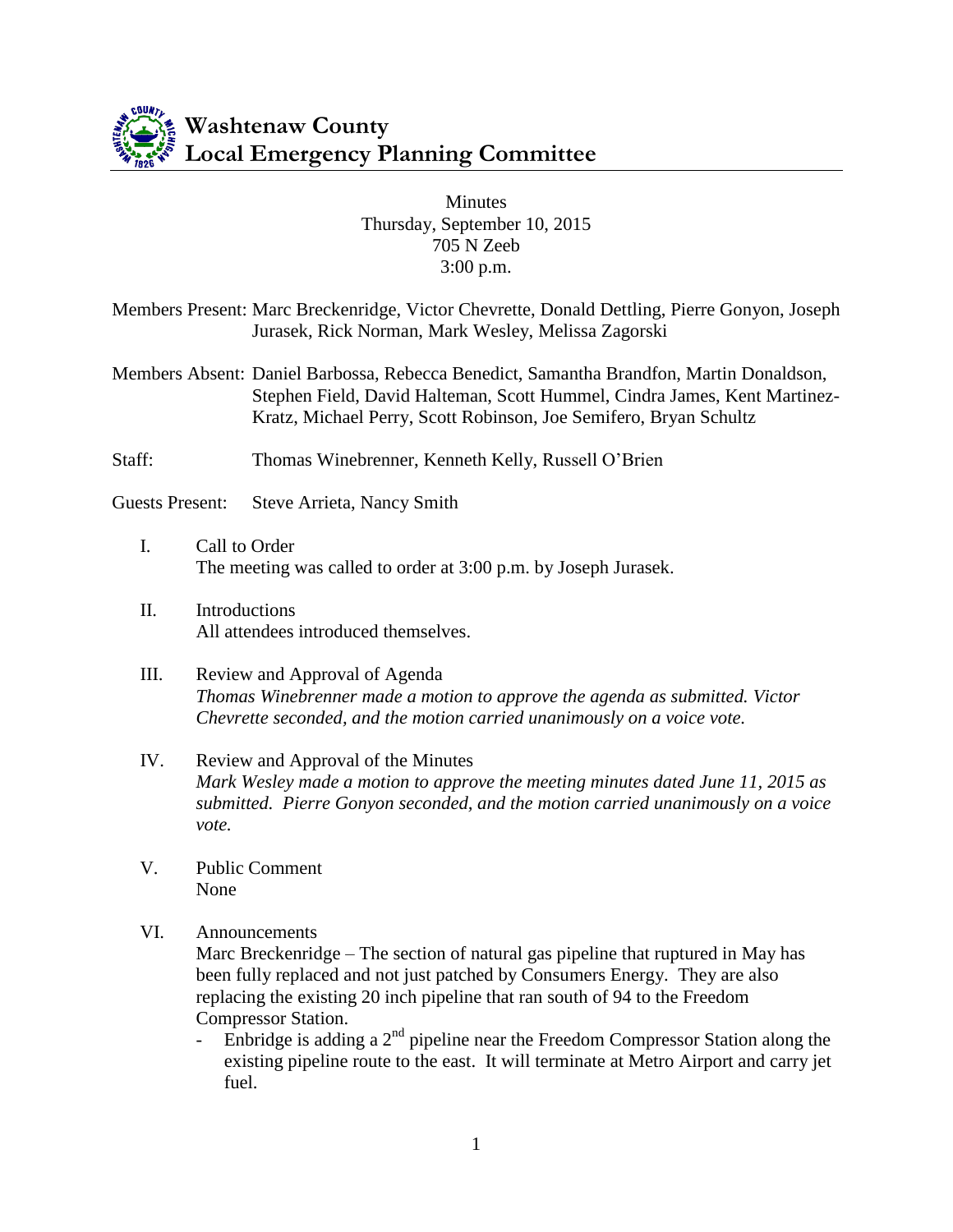## VII. Old Business

- A. EHS facility planning update (reported by Ken Kelly)
	- As of September 9, 48 EHS site plans have updated information.
	- No new plans have been written since our last meeting.
	- The EHS site mapping projects have been completed. All of the information contained in the maps and related database is updated and current. Jenni Conn from Environmental Health created a new map of the county showing all of the sites and the vulnerable zones. Melissa Zagorski created new individual site maps that will be inserted into the EHS site plans.
	- With the new maps and updated databases all plans are being reviewed, updated, and assembled with current information, vulnerable zones, fire districts, contact information, and chemical inventories. Once that is completed, they will be distributed to all local fire departments and the HazMat team for their use.
	- A large EHS site map was provided and discussed. The majority of sites are anhydrous pneumonia.
- B. Information Coordinator's Report (reported by Tom Winebrenner)
	- 221 completed pollution prevention site visits to date.
	- Received a complaint call on August  $25<sup>th</sup>$  about a person dumping a solvent onto the road. There was some discrepancy about the volume of solvent dumped. The responsible party was identified and contacted. The person filing the complaint thought it was as many as three 15 gallon pales while the responsible party claims it was a 1 gallon container that accidently spilled. About 800 square feet of road was impacted. Samples were taken by the state. The spill is a solvent based paint thinner. The responsible party has agreed to contact a consulting firm. He is in the process of getting the necessary permits from the road commission to fix the problem. Some concern with nearby residential drinking wells. Because of Washtenaw County well construction requirements there should not be any surface contaminants impacting the wells.
- C. Emergency Coordinator's Report (reported by Marc Breckenridge)
	- No EHS site related incidents.
- D. HazMat Team Director's Report (reported by Victor Chevrette)
	- No incidents responded to.
	- Gearing up for UofM football games.
- E. LEPC Membership Update Committee Chair
	- Contact information for the 2 members that have not been to any meetings yet was forwarded on to the committee chair. No update on the result.
	- Will discuss at the December meeting.
	- Thomas Winebrenner will be retiring at the end of the year. Anyone that is interested or knows anyone interested in the Information Coordinator position is encouraged to fill it.